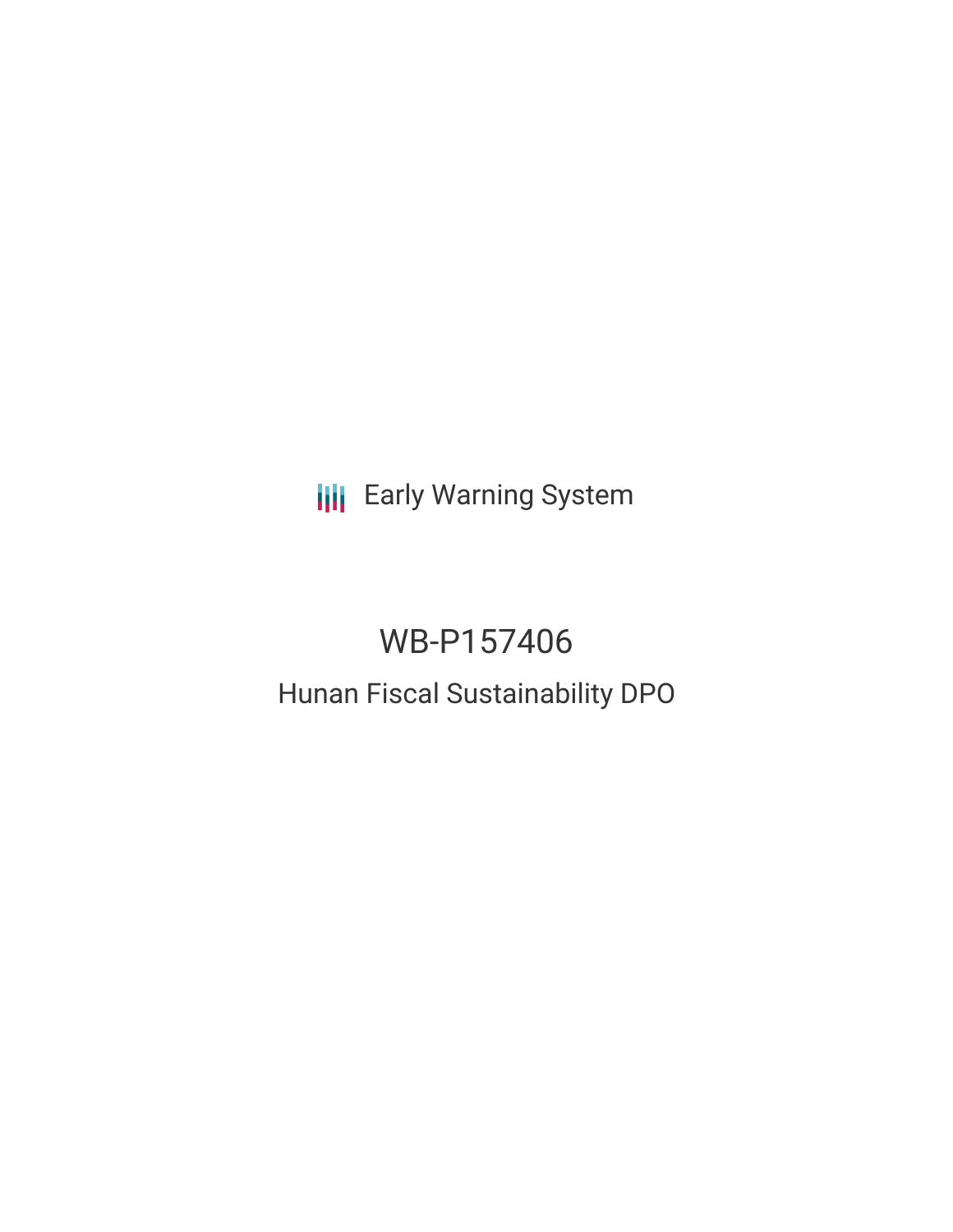### **Quick Facts**

| <b>Countries</b>               | China                                    |
|--------------------------------|------------------------------------------|
| <b>Specific Location</b>       | <b>Hunan Province</b>                    |
| <b>Financial Institutions</b>  | World Bank (WB)                          |
| <b>Status</b>                  | Active                                   |
| <b>Bank Risk Rating</b>        |                                          |
| <b>Voting Date</b>             | 2017-01-10                               |
| <b>Borrower</b>                | Government of People's Republic of China |
| <b>Sectors</b>                 | Finance                                  |
| <b>Investment Type(s)</b>      | Loan                                     |
| <b>Investment Amount (USD)</b> | \$200.00 million                         |
| <b>Project Cost (USD)</b>      | \$200.00 million                         |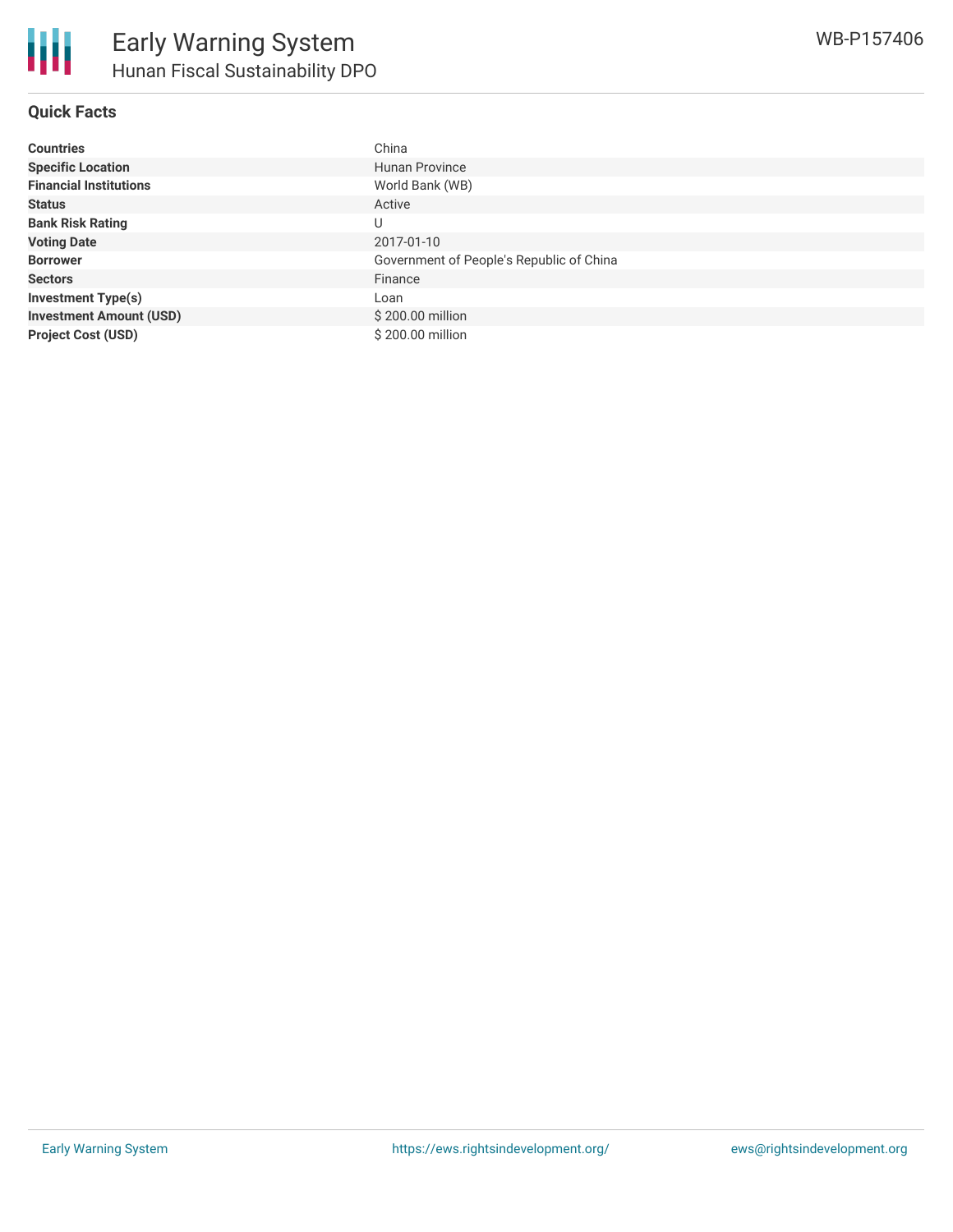

## **Project Description**

This project finances support for the Hunan Province Government to ensure its fiscal sustainability by developing a public finance regime that integrates budget, public investment and debt management. It includes four components: 1) preparation of a new fiscal strategy; 2) adoption of an integrated capital budgeting/financial framework; 3) implementation of an allocation system for bond swaps and strengthening of debt management framework; and 4) adoption of higher standards for disclosure and regular information reporting to the public.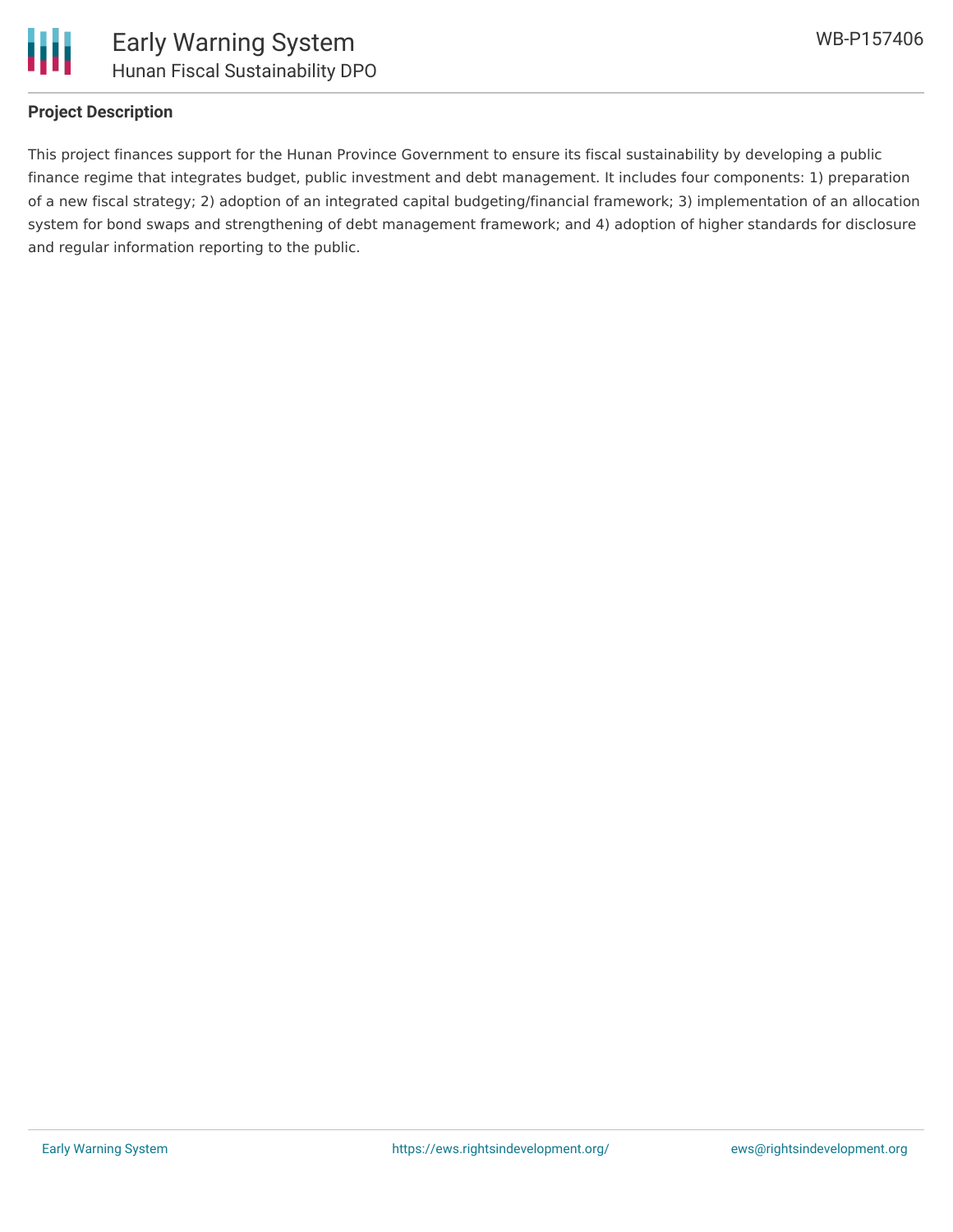#### **Investment Description**

World Bank (WB)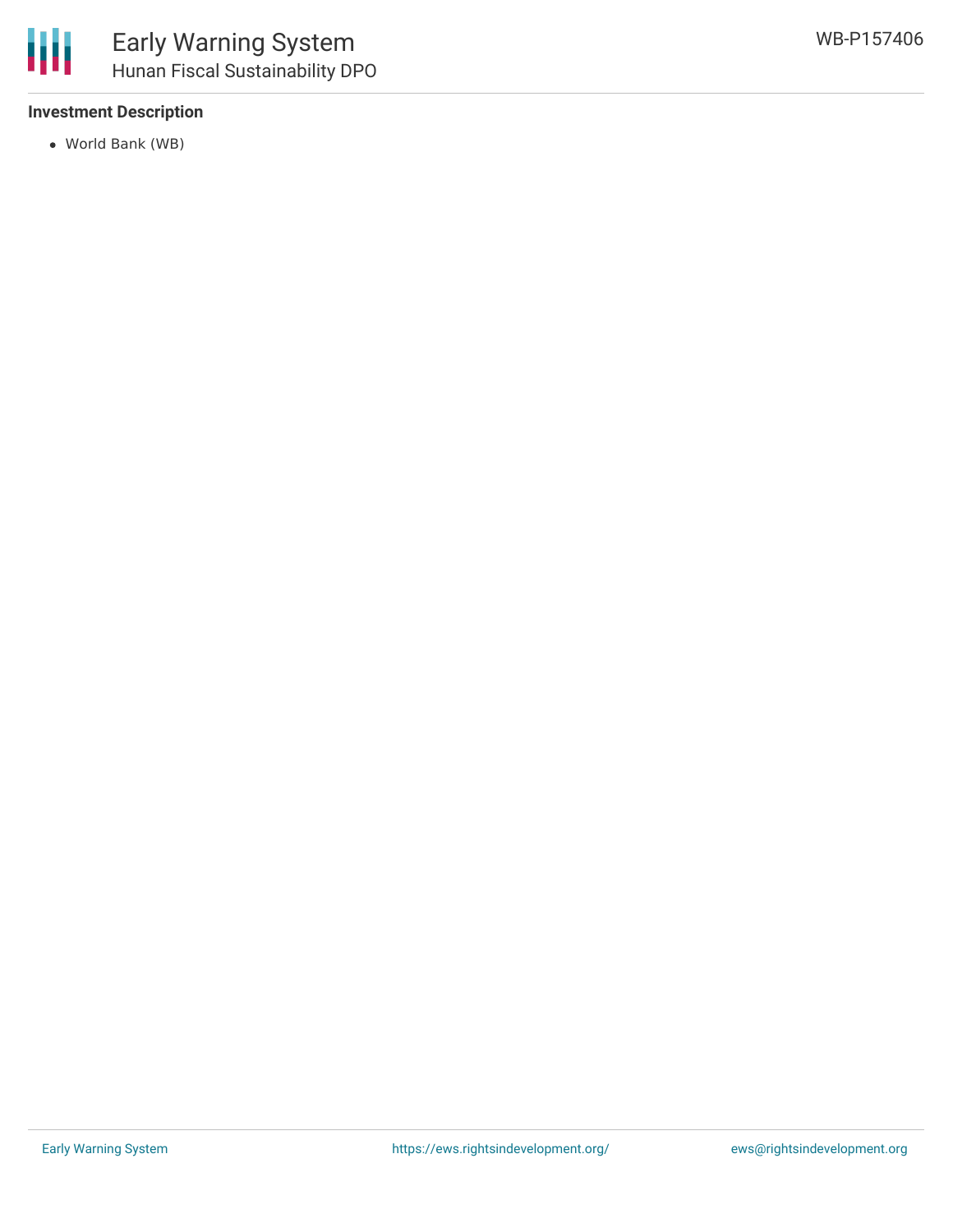### **Contact Information**

World Bank Contact: Mr. John Litwack Title: Lead Economist, GMF02 Tel: 010-5861 7650 Fax: 010-5861 7800 Email: jlitwack@worldbank.org Location: China, Beijing (IBRD)

Ms. Min Zhao Title: Senior Economist, GGO14 Tel: 010-5861 7656 Fax: 010-5861 7800 Email: mzhao1@worldbank.org Location: China, Beijing (IBRD)

Borrower Contact: Mr. Yuanjie Yang Name: Government of People's Republic of China Title: Director, IFI Div. I, International Economic and Financial Cooperation Department Ministry of Finance Tel: 010-6855 2471 Email: yuanjieyang@mof.gov.cn

#### ACCOUNTABILITY MECHANISM OF WORLD BANK

The World Bank Inspection Panel is the independent complaint mechanism and fact-finding body for people who believe they are likely to be, or have been, adversely affected by a World Bank-financed project. If you submit a complaint to the Inspection Panel, they may investigate to assess whether the World Bank is following its own policies and procedures for preventing harm to people or the environment. You can contact the Inspection Panel or submit a complaint by emailing ipanel@worldbank.org. You can learn more about the Inspection Panel and how to file a complaint at: http://ewebapps.worldbank.org/apps/ip/Pages/Home.aspx.